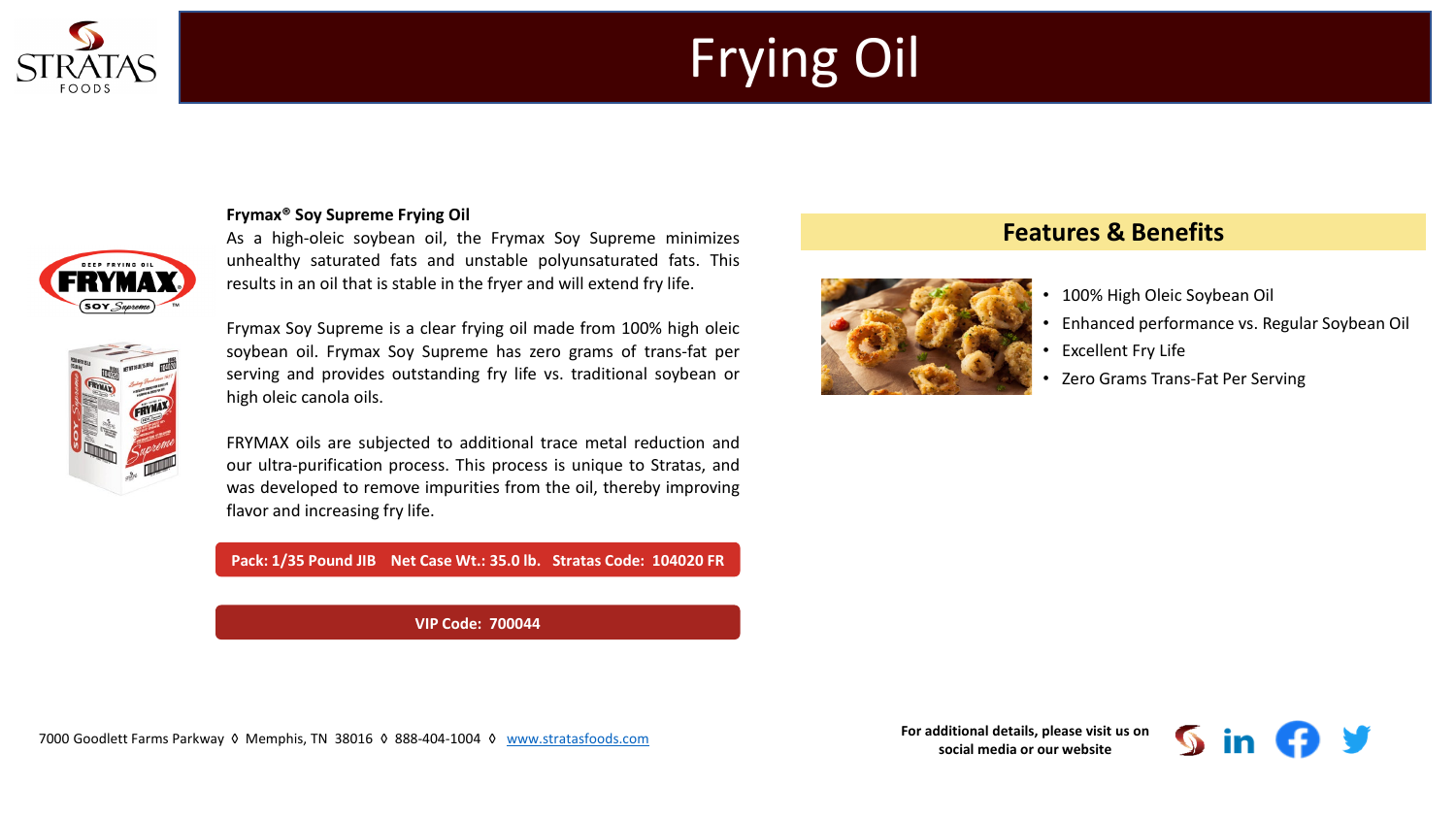

## Butter Flavored Oil



### **Whirl Butter Flavored Oil Sodium Free**

Whirl butter flavored oil adds delicious butter flavor to everything you make, without the hassles of butter or margarine. Whirl's authentic butter flavor makes it great for brushing on pizza crusts and breadsticks and as a replacement for butter or margarine in wing sauces. Best of all, Whirl is up to half the cost of butter! Sodium-Free Whirl butter flavored oil is perfect for chefs who want to control the salt level in their recipes. It's an ideal replacement for unsalted butter in sauces, marinades and baking applications, and is excellent for use in low-sodium diets.

**Pack: 3/1 Gallon Net Case Wt.: 23.3 lb. Stratas Code: 103515 L1**

**VIP Code: 700153**



## **Features & Benefits**

- Use for Grilling, Sautéing and Pan Frying
- Superb in Sauces, Roux and Marinades
- Won't Scorch at High Cooking Temps like Butter or Margarine
- Maintains Great Butter Flavor Even in High Heat Applications
- No Need to Clarify or Refrigerate
- No Waste, 100% Useable
- Up to Half the Cost of Butter

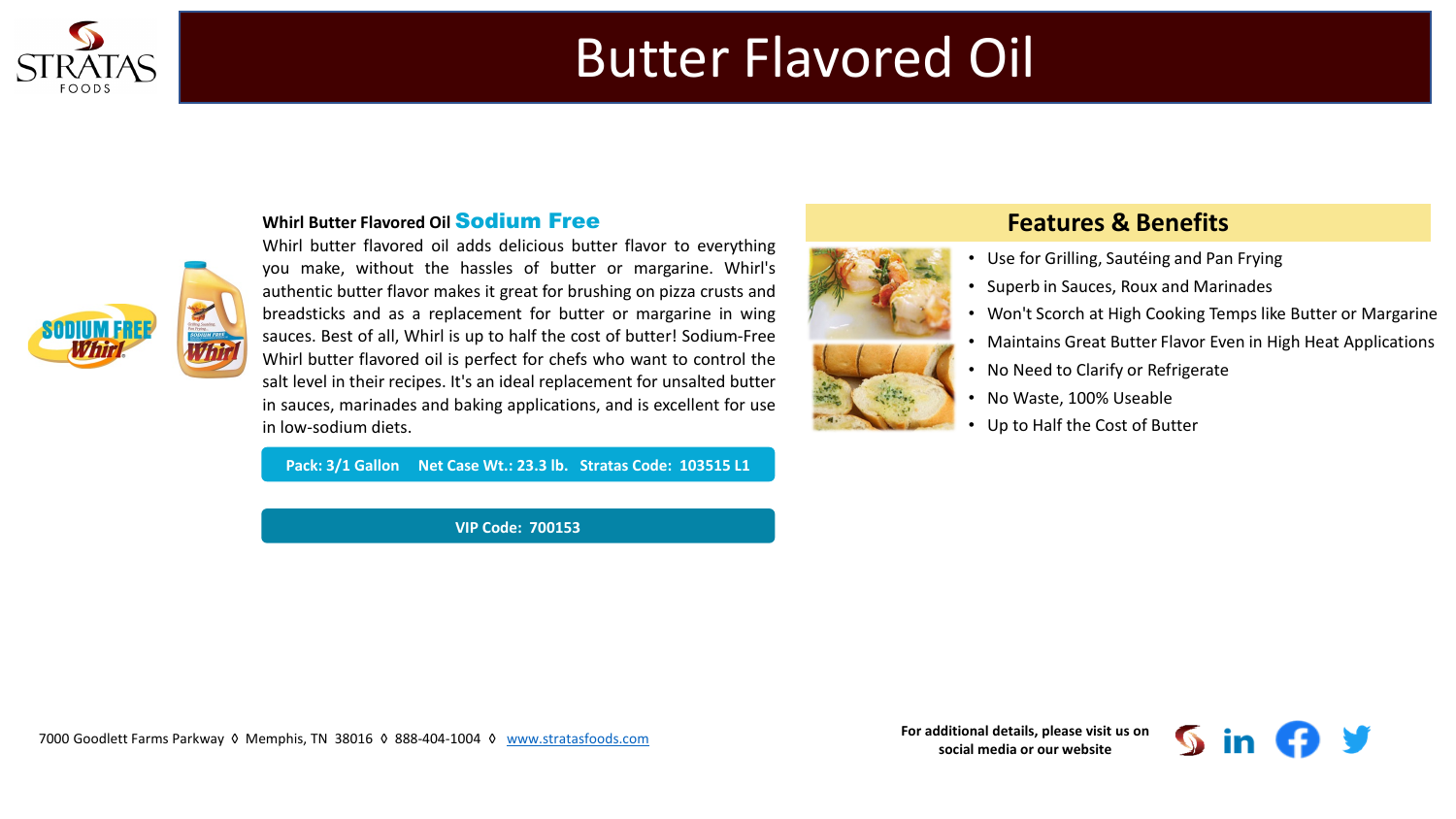

# Bakery Shortening



#### **Sweetex Golden Flex® Cake and Icing Shortening**

Revolutionary non-PHO soybean-based shortening that provides PHO functionality without the PHO. Golden Flex expands the reach of non-PHO shortenings into the more challenging baking applications. Unlike most non-PHO shortenings which suffer reduced functionality and flexibility compared to PHO shortenings, Golden Flex is a true PHO-free drop-in replacement.



Sweetex Golden Flex Cake and Icing Shortening is a zero grams transfat soy-based shortening developed for use in hi-ratio cakes. Cakes made with this product have outstanding flavor and texture. Brilliant white icings made with Sweetex Golden Flex have superior spreadability and excellent mouthfeel.

#### **Pack: 1/50# Cube Net Case Wt.: 50.0 lb. Stratas Code: 106268 TH**

**VIP Code: 700167**

## **Features & Benefits**



#### • Soybeans Grown in the USA

- Higher Yield and Volume Than Traditional Zero-Trans Shortenings
- Brilliant Creamy White Icings and No Waxy Mouth-Feel or Off-Notes
- Outstanding Texture and Flavor
- Superior Spreadability
- Produces Outstanding Decorating Icings
- Zero Grams Tran-Fat Per Serving